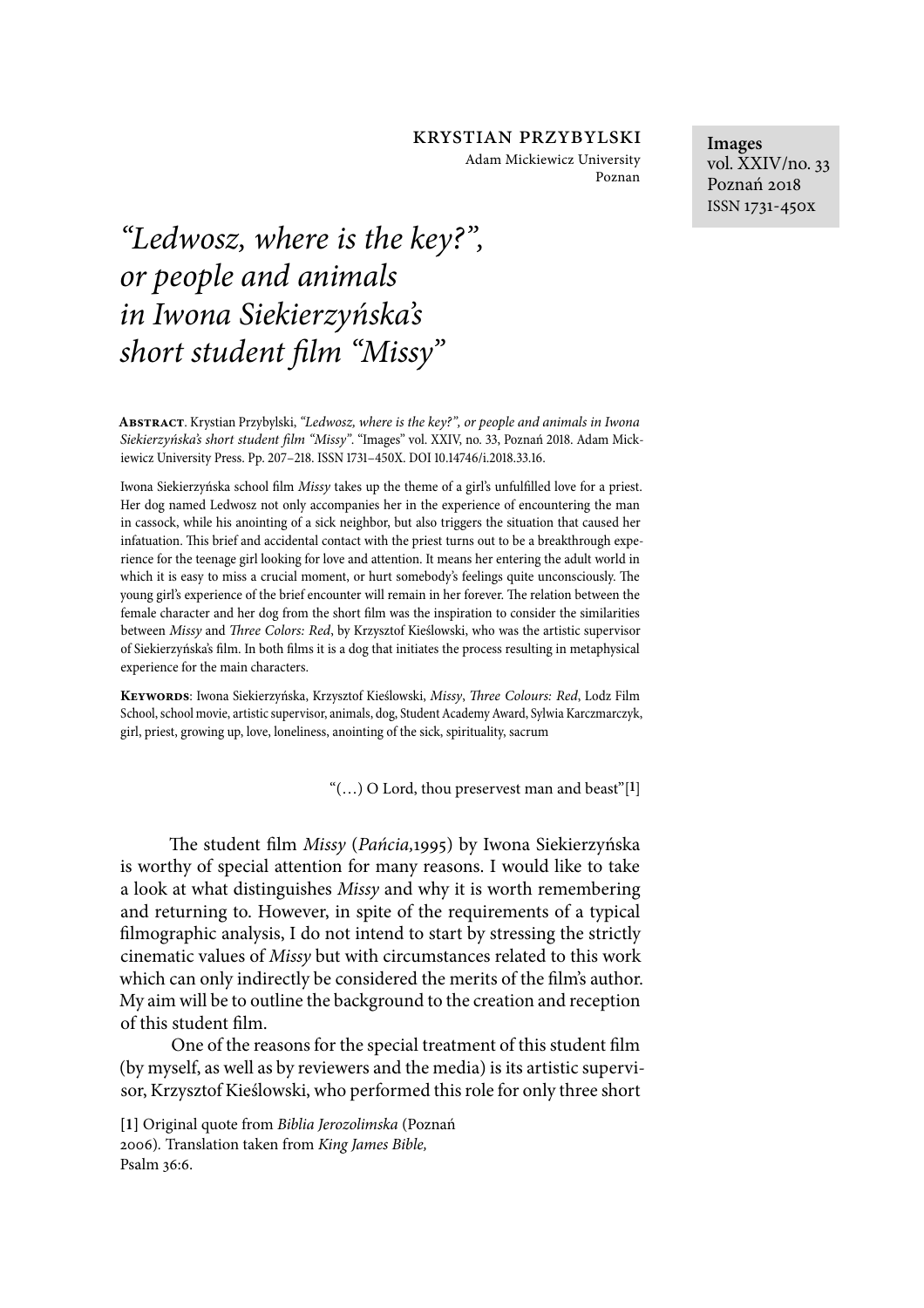student 7lms at the Łódź Film School.[**2**] Of these, *Missy* is probably the best known because of the rewards it received.<sup>[3]</sup> This cooperation with one of the most outstanding Polish directors left a mark not only in the content and style of Siekierzyńska's 7lm, but – as the director's testimony shows – in some strange way it is also revealed in the life experiences of both artists, who at the time were at very different points in their lives and careers. Iwona Siekierzyńska was expecting a child during filming, while Krzysztof Kieślowski had announced after *Three Colours*: *Red* (*Trois couleurs: Rouge,* 1994) the end of his director's career, and died due to complications after heart surgery (March 1996) shortly after the premiere of his student's film.

The beginning of work on the student film did not portend fruitful cooperation. I'll let the director speak for herself:

And it was exactly like this: at the beginning *Missy* was a story of the feelings of two teenage girls, and when Kieślowski came to school for the first time, I talked to him about it. I said it was supposed to be a story about the fact that "you would like to sit on one's knees, but you should sit politely in a chair" – a story about an impossible feeling. Kieślowski then referred to this coldly, so later, during exams I was surprised that he remembered that it made sense and it was not stupid! One has different thoughts when they are unsure.<sup>[4]</sup>

Iwona Siekierzyńska never concealed the difficulties accompanying her work on the film. Shortly after the premiere she confessed in an interview:

At home I was afraid of my father[**5**], then at school I was afraid of [Wojciech Jerzy] Has, and now I could meet a man with whom I simply felt at ease. No one has ever given me the comfort that he did when I was making the film *Missy* about a girl with a dog who is in love with a priest. I had enough of this film, everything in it seemed to me just sloppy. "How is it?", he asked. "Well, it's mediocre". "How is the little one (the director's daughter – K.P.)?". "The little one is very good". "It's not mediocre anymore!". He told me that "I do not have to do anything". I do not have to make a masterpiece. In general, it may be unsuccessful. Much more important is my day-to-day life than the entire 7lm project (…).[**6**]

The influence of Krzysztof Kieślowski on *Missy* – his direct influence as a person (personality) and that of his film output – went beyond a rigidly understood mentor-student relationship. Maybe this

[2] The others are: *Before Sunset (Przed zmierzchem,* 1995) by Greg Zgliński (worth noting: the author of the music for *Pa*ń*cia*) and *Late A*%*ernoon* (*Pó*ź*ne popo*ł*udnie,* 1996) by Gilles Renard – see: S. Zawiśliński, *Kie*ś*lowski.* Ż*ycie po* ż*yciu. Pami*ęć, Warszawa 2007, p. 366.

[3] The film received awards at numerous festivals: Bornholm, Ebeltoft, Gdynia, Karlove Vary, Ludwigsburg, Mona chium, Montecatini Terme, Turek. In addition, the nomination for the student Oscar, as discussed below.

**[4]** Author's own materials.

**[5]** Interestingly, we can hear a similar confession – about fear of his father – from Krzysztof Kieślowski in the 7lm interview *Krzysztof Kie*ś*lowski: I'm So–So*… (1995) directed by Krzysztof Wierzbicki.

**[6]** I. Siekierzyńska, "Dziewczyna z psem", "Magazyn Kulturalny »Tygodnika Powszechnego«" 1996, no. 8, http://www.tygodnik.com.pl/kontrapunkt/08/siekier. html (accessed 20.06.2018).

**[7]** "Nitka [rozmowa K. Bielas z I. Siekierzyńską]", "Wysokie Obcasy" 2003, no. 27, http://www.wysokieobcasy.pl/wysokie-obcasy/1,96856,1550927.html (accessed 10.06.2018).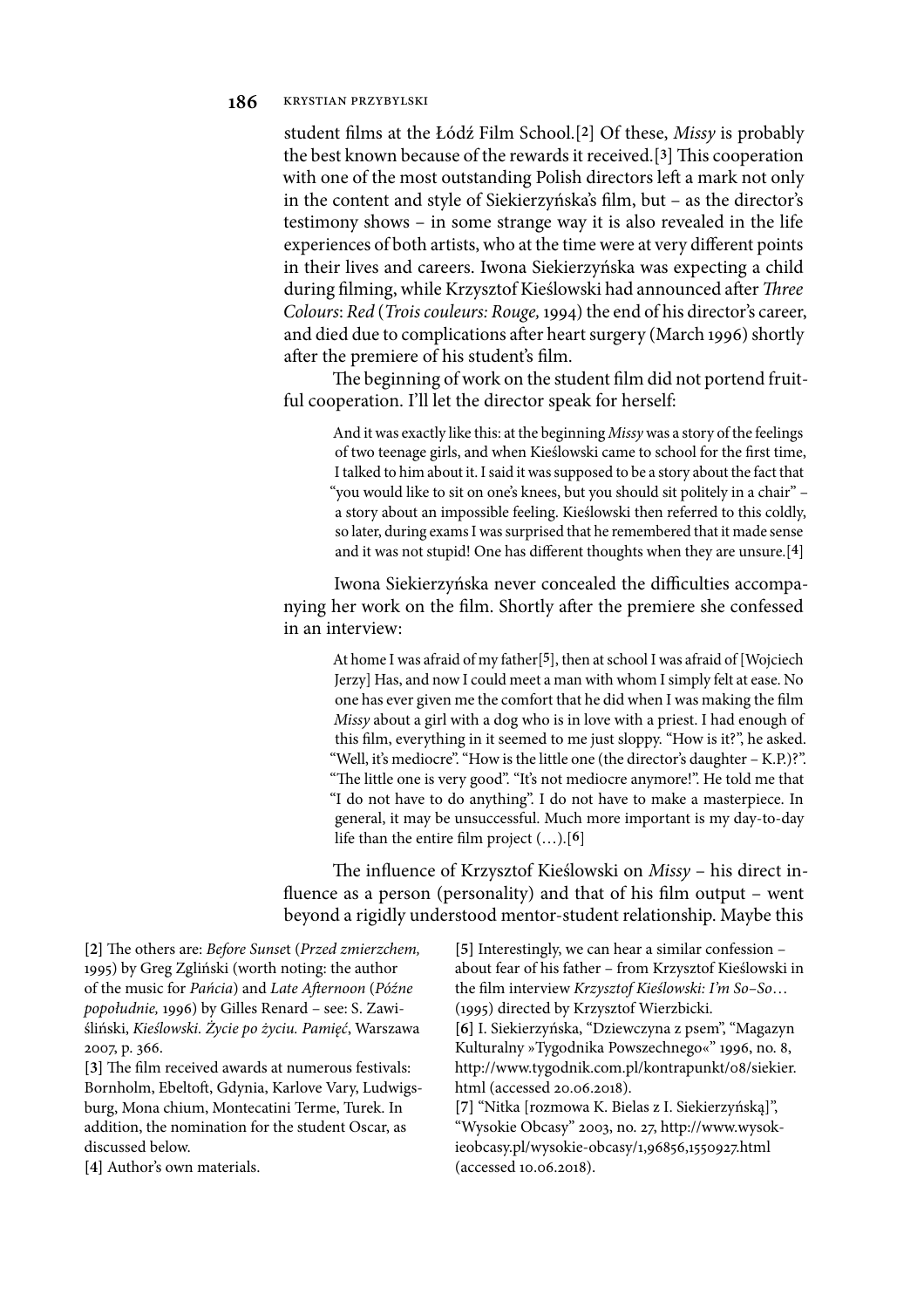is the reason why the story is so interesting: for some it offers proof, and for others it raises or resurrects a vision, one based on knowledge, but also on wisdom, trust and freedom, on the student's inspiration by her professor. This vision is based on sharing not only rich film experience but also ordinary life experience. It is also based on suggesting and talking about what is important, and what only seems important – without avoiding pathos, one could say: like a parent to a child. It is also worth remembering that Kieślowski's message was ambiguous and complicated, as Siekierzyńska herself called it – "double". In an interview for "Wysokie Obcasy" in 2003, she confessed:

First he said that I had to get down to work and not hide behind my life. Then, that films are not important at all. Daily life here and now is important. (…) Meeting a man like Kieślowski, at the moment when one starts, does not make life easier. I was then thirsty for an unequivocal father's voice: "My daughter, do it and that's it". And here is none of this. I think Kieślowski has sold us something with which it is difficult to be a filmmaker.<sup>[7]</sup>

Was the baggage of experience and a feeling of transience urging the experienced director to share his reflections with those who are just entering this world?

When Kieślowski took up pedagogical work at his Alma Mater in Łódź, he had announced not long before that he was giving up film-making. Jacek Wakar writes: "During the first meeting he announced to a group of listeners that he would visit them, but on one condition – he also wants to get something during these meetings".[**8**] He did not stop being a filmmaker – he still drew upon, wrote and created even for the needs of others.

Talking to him felt like there was nothing that we had gone through which he would not have experienced. A wide spectrum. Hence our agreement – even without words. My colleague from Łódź thinks he is similar to him. I tell him: – You are not! But I think: yes, he is similar. And I am similar. And the editor who edited *Missy* is similar to him. It comes to the fact that this priest, in whom the girl with a dog from my film is in love and who is played by Piotr Dumała, seems to people to be similar to Kieślowski.[**9**]

Similarities, repetitions, and dualities became the trademark of Kieślowski, even after his departure.

Another reason why one should reflect on Iwona Siekierzyńska's film is the perhaps not well-known fact that it was nominated in 1996 for the so-called student Oscar. Before *Missy* only two Polish student-directors had been granted that honour.<sup>[10]</sup> The Student Academy Award

**[8]** J. Wakar, *Gildia re*ż*yserów polskich. Cz*ł*onkowie* – http://polishdirectors.com/member\_post/siekierzynska-iwona/ (accessed 20.06.2018). This is also confirmed by the director's confession in the finale of the 7lm *Krzysztof Kie*ś*lowski: I'm So–So…*

**[9]** I. Siekierzyńska, op. cit.

[10] The first to be nominated for this award were Dorota Kędzierzawska for the film *The Egg* (*Jajko*,

1982), Łukasz Wylężałek for \$*e Peddler* (*Domokr*ąż*ca*, 1984) and Iwona Siekierzyńska for *Missy*. Later, nominations were received: in 2001 by Sławomir Fabicki for *Man Stuff* (Męska sprawa) and in 2006 by Filip Marczewski for *Melodrama* (*Melodramat*), while *Tenants* (*Lokatorki*) by Klara Kochańska reached the final, receiving the Bronze Medal of the Students Academy Awards 2016.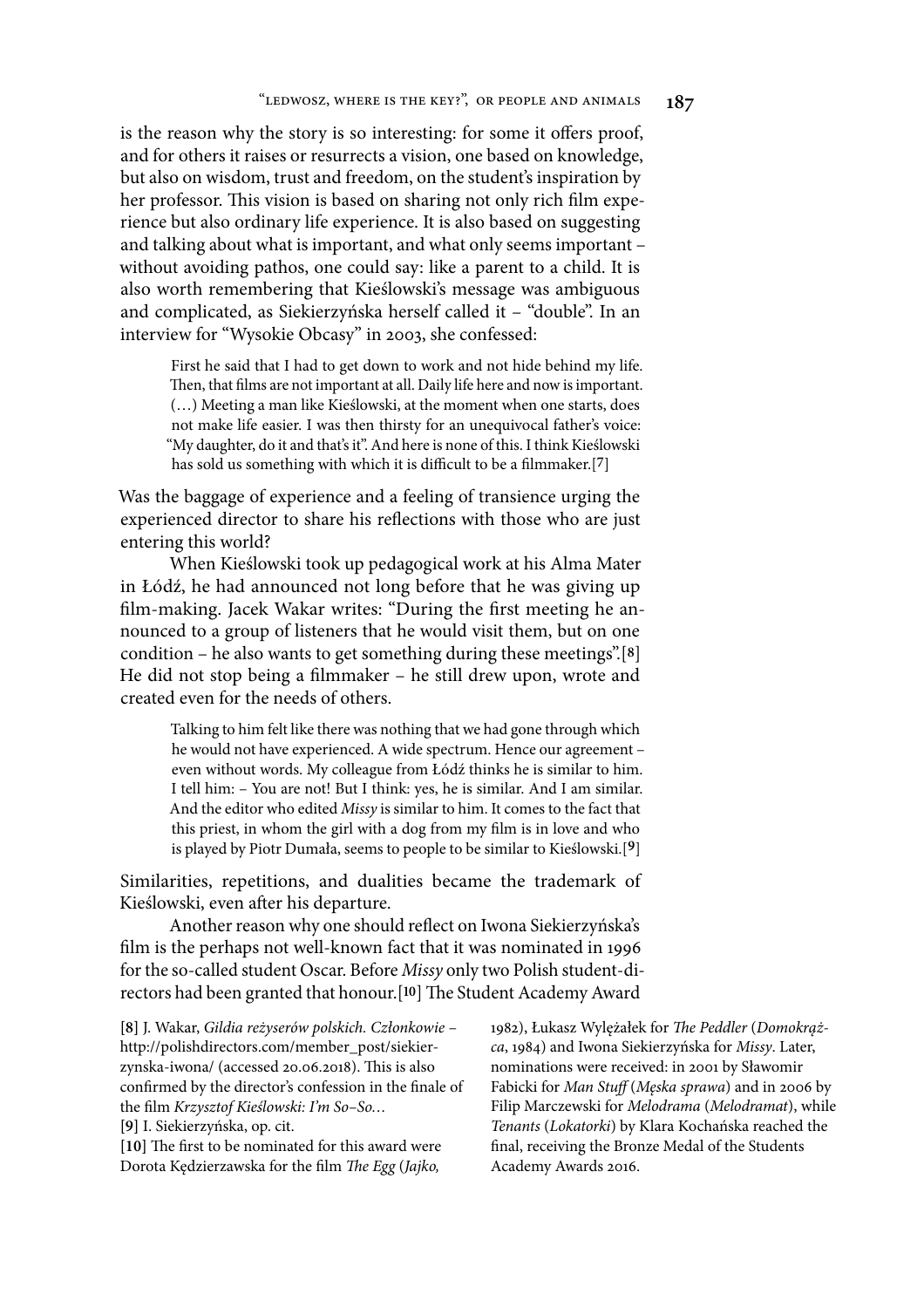has existed since 1972, and student prizes began to be awarded by the Film Academy a year later. Every year, they are awarded in four categories: animated film, documentary film, feature film and alternative film (parallel to the categories for 7lm school students from the USA, there are analogous for foreign students). The story seems like a fairy tale – an obvious guarantee of an open door to an international film career. The reality turned out to be much more prosaic, in a "disappointing" way it was "just like in a film":

I received the nomination in the porter's lodge of the Film School dormitory where I lived – the director recalls. If it were today the firepower would be much bigger, it would be big news, etc. I was asked then if offers were flooding in. They were not. Polish cinema was in a disarray. And I had a little daughter and my attention was focused on her. Thanks to the nomination, my relationship with Krzysztof Kieślowski was definitely "strengthened".[11]

Only as much, and yet so much.

But if in our analysis of *Missy* we were to limit ourselves to the circumstances of its creation, to the awards, or even to – let's call it "the existential context" of its creators – it would be a great injustice to the film, a serious over-simplification. One could say: for some reason, the diploma film of a student who came from the Gdańsk area and who was under the artistic care of Kieślowski was appreciated at festivals and competitions. Something concrete, something special was noticed in it. However, in my opinion, there is more truth in saying that it is simply an inspiring story. Siekierzyńska succeeded in (I admit that I am still not sure here: consciously or not) creating some very impressive symbolism, allowing for a deep and multidimensional interpretation. I will try to touch upon some of the most important threads.

Let's start from the beginning, that is, from the opening scene in the bathroom. We can see the back of a 13-year-old girl sitting in a bathtub filled with water. She is touching a dripping tap. The bathroom is simple, as in a block of flats – with the walls painted black, it looks quite depressing. The girl is holding a nibbled apple in her hand, but the viewer's attention is drawn to the cores lying on the edge of the tub. Perhaps she is just likes the apples: the fruit is already ripe, but has it been picked and tasted?. After a while, a dog barking behind the door is heard, and the bathing Missy (the film's main character) reacts to this by taking an anxious look in its direction. Someone or something is coming – but someone is watching too. However, *Missy* is not a thriller or a horror – the adolescent girl is fine, and in the next scene, she is lying on the couch, humming something cheerfully, and as if for fun she is stroking the wall of the room with her feet.

It is worth noting how subtly the innocent and discrete eroticism of these scenes has been shown – this also applies to later takes of her dancing or washing before a planned meeting – emphasizing the maturation of Missy, her probably not fully conscious desires and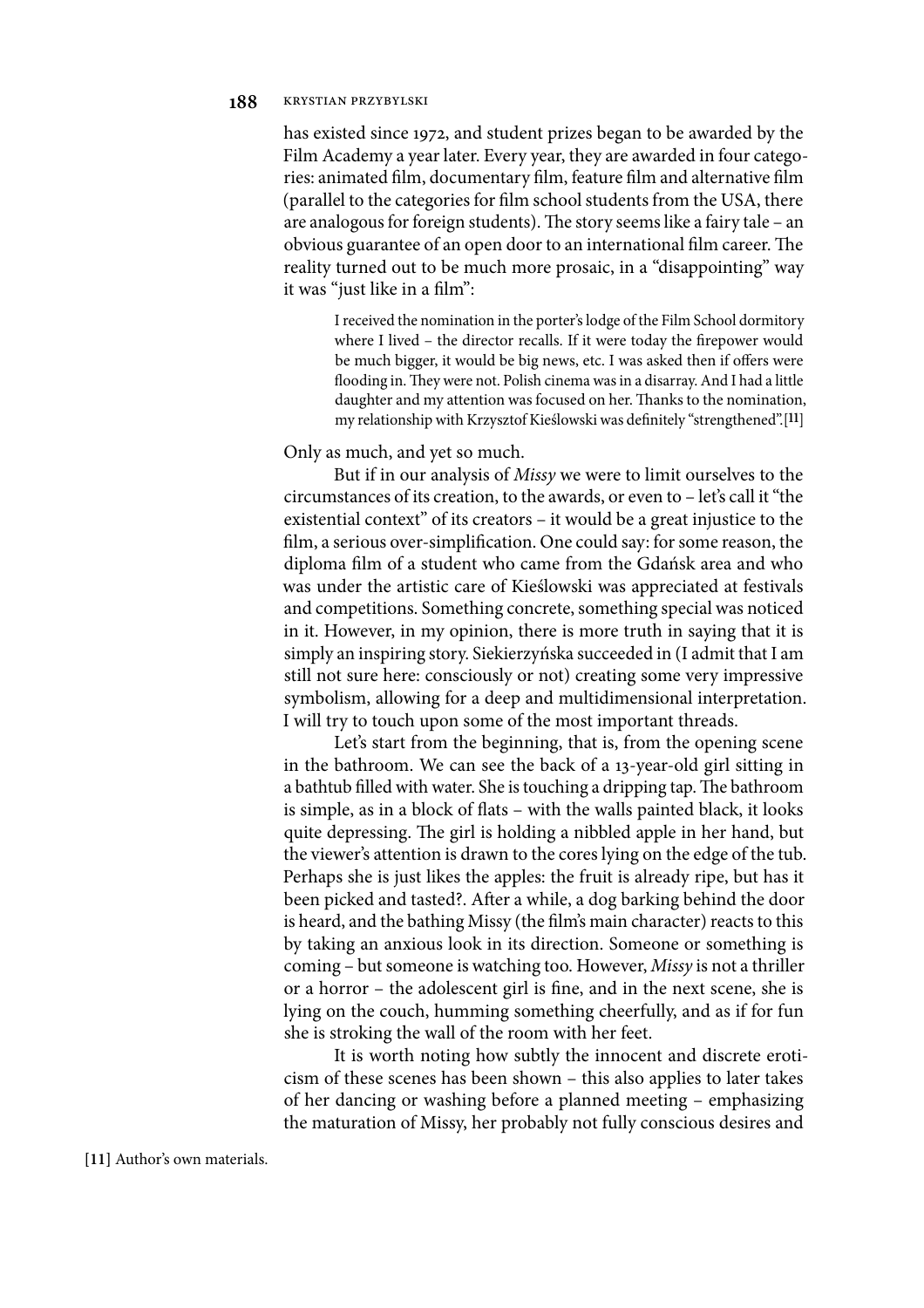feelings – the disposition of her heart (surely the young actress Sylwia Karczmarczyk is due credit for this). During the bath, only the girl's naked back is visible, while in the next scene the author tries to tell us a little more through grey tights stretched over bare legs (evoking associations with a woman rather than with a child) and the girlish joy of waving them along with the ticking clock. Time passes and time comes at the same time. Finally, a decision: to leave the house to walk the dog.

It would not be an exaggeration to say that the dog as a character is no less important in Siekierzyńska's 7lm than the man. It is even possible that the dog is the key to reading this story. Before going for a walk, Missy calls to her pet: "Ledwosz, where is the key?", as if the animal could really help find it and solve the problem. Missy herself is reminiscent of a modern version of Dorothy from *The Wizard of Oz*[12], she is likewise drawn into a whirlwind of unexpected events because of her unruly dog. As a matter of fact, both Dorothy's inseparable favourite, Toto, and Ledwosz accompany their owners in entering a new stage in life, in learning the charms and dangers of conscious, mature life – the dream "land on the other side of the rainbow". Let's try to follow the trail of the dog.

The presence of the dog in the film, as well as its name Ledwosz is explained by Iwona Siekierzyńska as follows:

In the second year of study someone left a small puppy at the film school lodge and it unexpectedly grew into a DOG instead of a doggy. I took him in, I always went to classes with him. When Krzysztof Kieślowski appeared in the third year and work on the film started, Ledwosz (that's what I called him, because he barely survived<sup>[13]</sup>) reminded me of my childhood situation with my dog, which barged in my neighbours' house during a priest's visit. This real story was placed in the film when I was looking for an idea for the meeting of the main characters. Obviously, I did not arrange it in my head, but I felt intuitively that a dog, a priest and a little girl is a good mix. As Kieślowski said: "they're a good couple" and I added that they're a good trio… Kieślowski certainly saw potential in the dog – before shooting, he "comforted" me that if this 7lm was unsuccessful, it would at least show some nature. Such is his sense of humour".[**14**]

Devotees of Krzysztof Kieślowski's work will surely also notice similarities between *Missy* and *Red*, the director's last film, especially the very distinct affinity in the dog motif. Of course, because of the differences in size, these threads differ in dramaturgical significance and the role they play in the story (despite the notable similarities in the meaning of these films<sup>[15]</sup>). However, in both films the dog is a clear "link" between

[12] *The Wizard of Oz* (1900) is a classic novel for children by Frank L. Baum, filmed by (among others) Victor Fleming in 1939 with Judy Garland in the role of Dorothy.

**[13]** *Ledwosz* derives from the Polish equivalent of *barely* [translator's note].

**[14]** Author's own materials.

[15] "More and more often, I feel that we are really only interested in ourselves. Even when we pay attention to others, we constantly think about ourselves. This, among other things, is the subject of the third film. *Red* – brotherhood. (...) *Red* is in essence a film about people passing by one another" – K. Kieślowski, *Autobiogra*#*a*, ed. D. Stok, Kraków 2012, p. 186.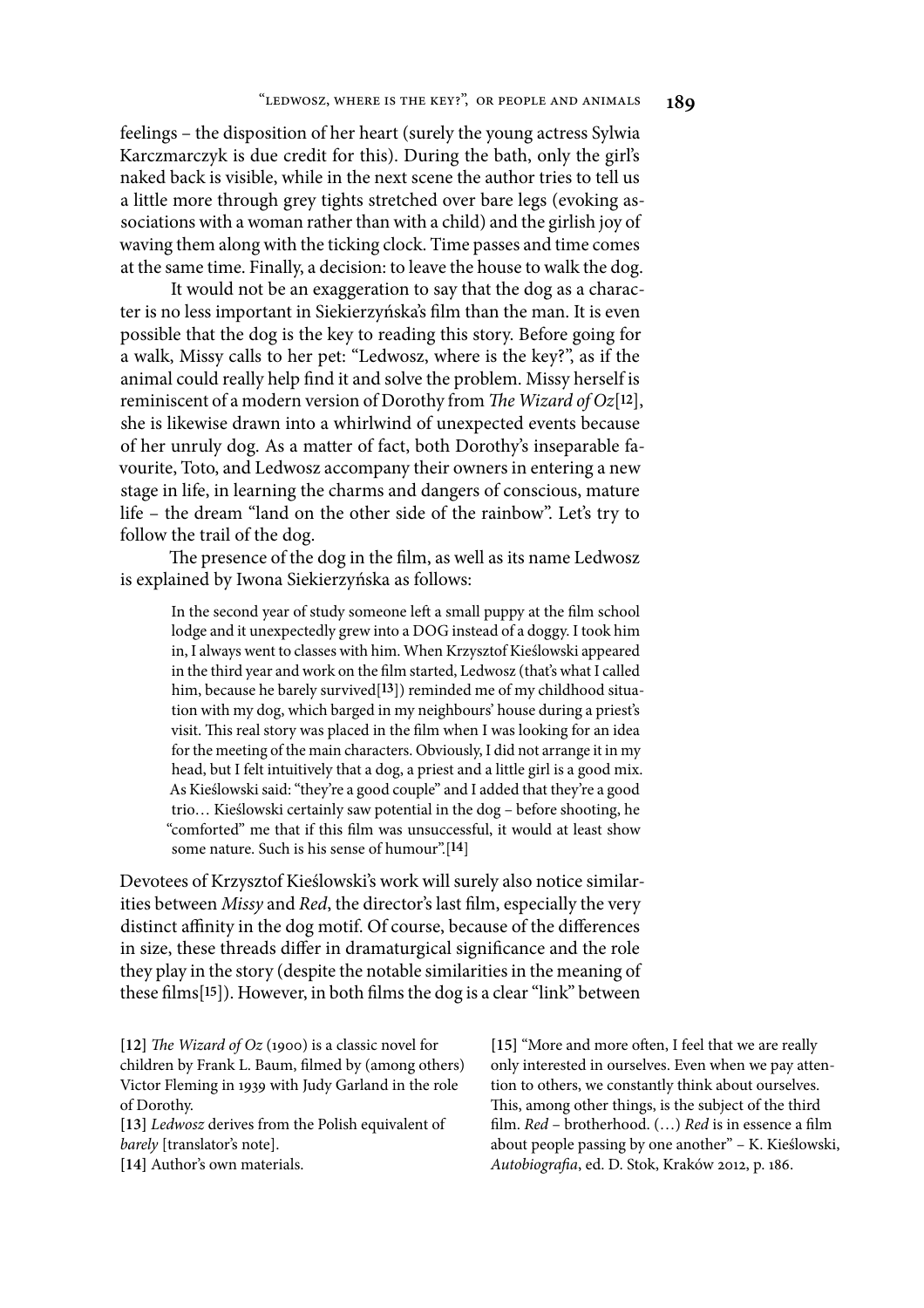the characters, who, due to the dog's "intervention", henceforth begin to develop a close bond – it is the dog which is to "blame for" a relationship between Missy and the priest and between Valentine (Irene Jacob) and the old judge (Jean-Louis Trintignant) and, as a consequence, Auguste (Jean-Pierre Lorit). Let's also add now – and in a sense, also between Iwona Siekierzyńska and Krzysztof Kieślowski.[**16**]

The director recalls an event from the past:

I remember that I was terribly worried when I saw materials from *Missy* for the first time, in which Sylwia Karczmarczyk performed beautifully. Everything seemed to me somehow "Kieślowski-like". I did not want that. And suddenly, I realised that in my film, like in *Red*, the heroine meets someone important to her because of the dog. How could I not have noticed it before! It pissed me off, especially since I did not like *Red*. It's interesting that it overwhelmed me then, and now I'm happy about it. I am glad that there are people you can be similar to. You live completely independently and suddenly you find out that you have somebody else in you. It creates a sense of community, sometimes it comforts us.[**17**]

The director of *Red* even described the role of a dog in his film as a "magnet" that "pulls the characters to each other".<sup>[18]</sup> This is also the mission of Ledwosz in Siekierzyńska's 7lm – it is the dog that makes the characters in *Missy* meet and establish a special, though disproportionately felt, relationship between them.

But the dog itself is also the recipient of specific feelings from its owner, the "brotherhood" between a guardian and a charge (we can even treat these traditional roles interchangeably), between a man and an animal. Considered to be the most faithful friend of mankind, the dog becomes something of a confidant of human mysteries, weaknesses and longings. It is the dog that listens to Missy, it is with he that she spends the most time and talks with her, he "helps" the man and, freeing himself from his leash, triggers a cascade of events that will become an important turning point in the lives of our characters. He also pays a price for this. [**19**] In Kieślowski's 7lm, a wounded German shepherd "forces" Valentine to find its owner – a retired judge. In Siekierzyńska's film, while returning from a walk, Ledwosz breaks free and runs into an apartment in which a priest is giving the sacrament of the anointing of the sick.<sup>[20]</sup> There

**[16]** "Nitka [rozmowa K. Bielas z I. Siekierzyńską]", op. cit*.*

**[17]** Ibidem.

[18] This intention is clearly seen in the scene after Rita's escape from the church, when the dog, found by Valentine in the judge's house, standing between them, looks at his "old" master, and then his "new" mistress. Kieślowski explains the meaning of these scenes in his commentary on *Red*, which is included in the appendices to the DVD edition of the *Three Colours* trilogy.

**[19]** In the next scene, Missy, shouting at her dog that she hates him, punishes him for the confusion he has caused, but we sense that also for the feeling that was suddenly born in her, and of which Ledwosz was indirectly the "perpetrator".

[20] The Epistle of St. James: "Is any sick among you? Let him call for the elders of the church; and let them pray over him, anointing him with oil in the name of the Lord. And the prayer of faith shall save the sick, and the Lord shall raise him up; and if he have committed sins, they shall be forgiven him" (original quote from *Biblia Jerozolimska*, op. cit.; translation taken form *King James Bible,* Jm. 5, 14–15).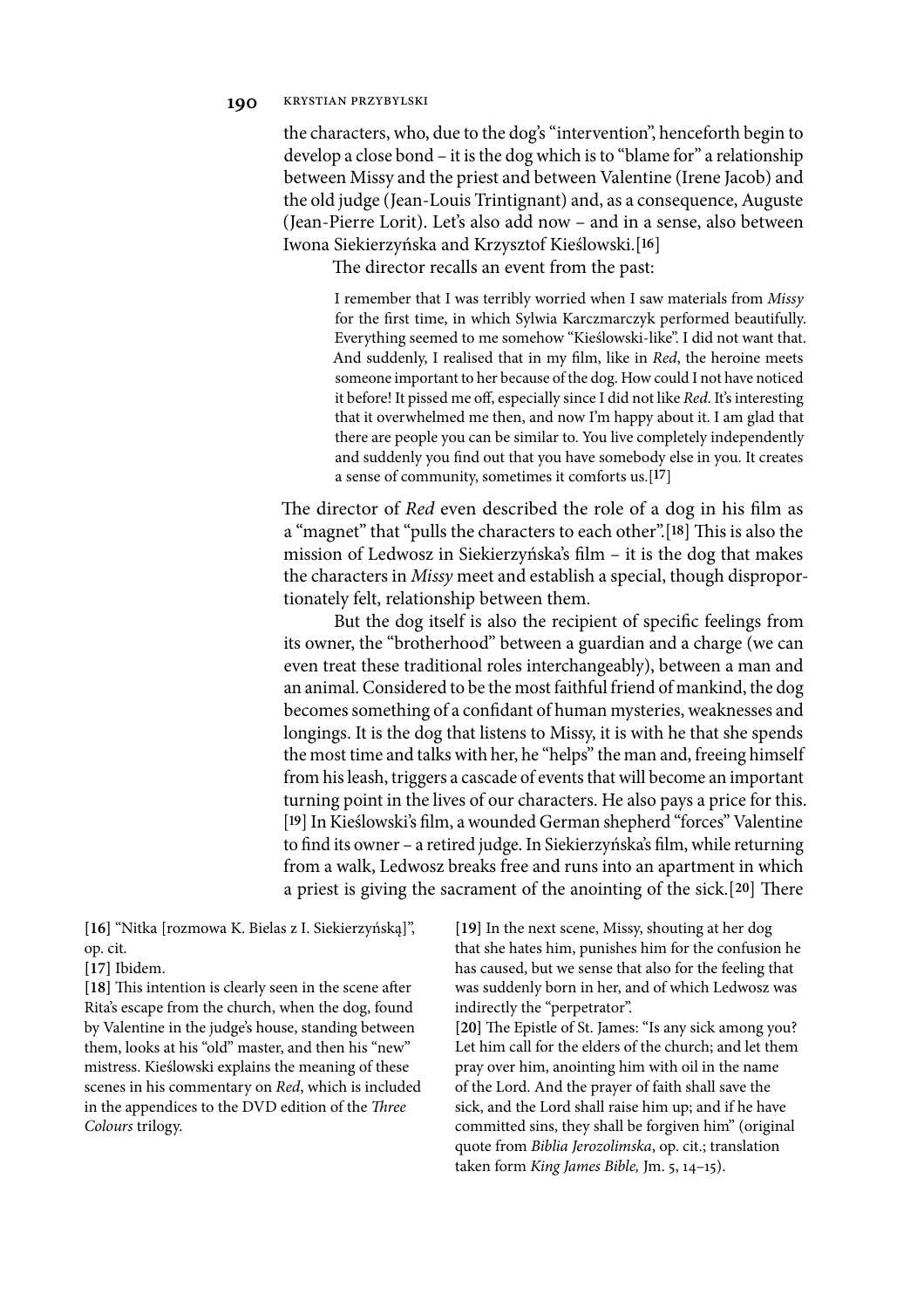is an eye-to-eye meeting with the hosts' dog. The priest interrupts the prayer and separates the struggling animals, and then returns Ledwosz to the embarrassed owner by carrying him in his arms like the good shepherd carrying the lost sheep from the biblical parable.[**21**]

How can we explain the fact that two closely cooperating filmmakers, almost at the same time, independently entrusted dogs with such a special role in their 7lms? Maybe an animal "decides" about the turning point of both stories only because of the personal sympathies or memories of the authors?<sup>[22]</sup> These questions provoke reflection on the issue of differences and similarities in the behaviour of man and animal. General knowledge on this subject, which most of us probably have, allows us to distinguish here between free will and instinct, i.e. that while we make conscious choices as humans, animals just have reflexes. But are animals led by instincts and reflexes only? This is not the place for a detailed analysis of this issue, but one opinion is worth considering. It was expressed by Andrzej Kłosiński, a behaviourist and animal psychologist, and director of COAPE Poland, an organisation that educates animal behaviourists, trainers, veterinarians and professional animal carers. He points out that

from the 1940s to the end of the 1970s psychology was dominated by the trend that draws a clear boundary between human and animal emotions. Today we look at it differently. However, we will always have a problem with the evaluation of animal emotions. We can determine how animals react, but we do not know what they think about.[**23**]

Meanwhile, as Kłosiński states, according to the latest state of knowledge,

animals also have mirror neurons in the brain responsible for empathy. We have been able to study brain processes for many years. They can be followed, for example, by computed tomography to find out which brain structures work during different stimuli. This allows us to clearly state that animals use emotions. They feel fear, excitement, joy, sadness, they have behaviours related to taking care of their offspring, they like something or do not like.[**24**]

In addition, "animals are the masters of associations, also because they do not speak a language, which substitutes for many other ways of expressing concepts and emotions".[**25**]

One of the most characteristic common elements we can find in the two 7lms by Kieślowski and Siekierzyńska is the scene of the dog entering the church. In *Red*, the Eucharist is being celebrated, and the

**[21]** See: ibidem, Lk 15, 1–7; Jn 10, 1–16. **[22]** Iwona Siekierzyńska based her story on childhood memories, while in the book by Stanisław Zawiśliński *Kie*ś*lowski.* Ż*ycie po* ż*yciu. Pami*ęć (op. cit., p. 215), there is a photo of Krzysztof Kieślowski from the time of 7lming *Blind Chance* (*Przypadek*, 1981, prem. 1987), sitting between actor Bogusław Linda and his dog, Frakie… wearing a shirt.

**[23]** R. Nawrot, A. Kłosiński, "Dlaczego mój pies płacze", "W drodze" 2017, no. 6, https://opoka.org. pl/biblioteka/I/IE/wdrodze201706\_zwierzeta.html (accessed 20.06.2018). **[24]** Ibidem. **[25]** Ibidem.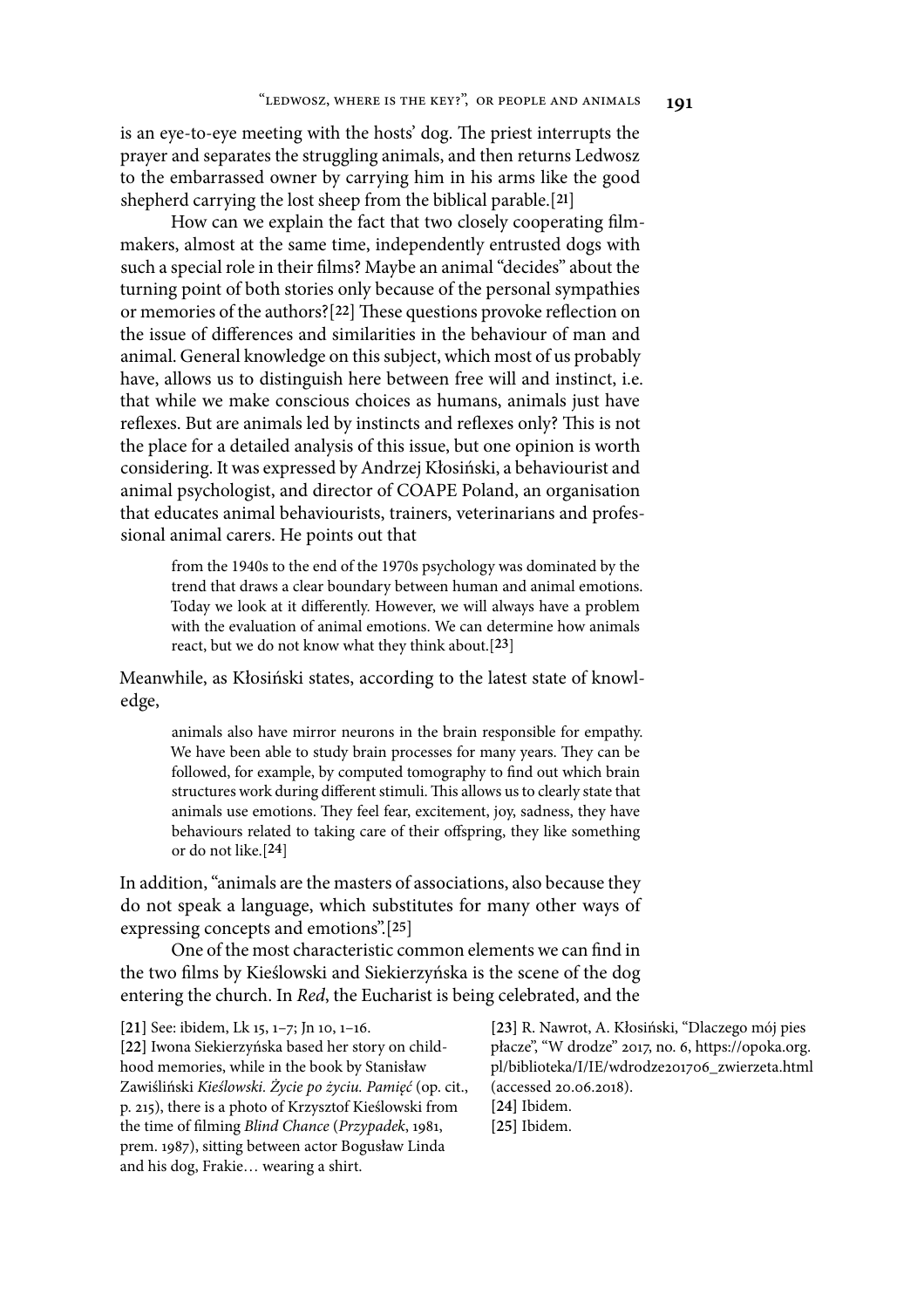priest is standing behind the altar; in response to a question, he directs Valentine's sight to the sought-for "intruder", who is running out of the church. In *Missy* the dog is led into the church by Missy, following in the footsteps of the priest, but they both withdraw under pressure from an elderly woman shocked by the incident. Iwona Siekierzyńska describes her reception of Kieślowski as follows: "I was critical of his films  $(...)$ . I walked out of *Red*. Then I went to watch it again and my heart pounded. Because I saw that there is a dog in a church. Almost like in my student film. I did not know that when I was writing my screenplay. And he could think that I had seen this film".<sup>[26]</sup> The issue of the supervisor's possible perception of the similarity with his own film is commented on by her:

He must have noticed. I'm just curious about what he was thinking, but I did not ask him. Krzysztof Kieślowski was very reserved. He mentioned *Red* only once in a conversation with me, he talked about being pretentious – he said that he "unfortunately was" (pretentious – K.P.) in *Red*. And I was affected by this similarity: our meeting and his film. Maybe because of the dog with which I came to the classes.[**27**]

It can be stated that in both films, the dog initiates some indefinite, but at the same time, concrete, metaphysical experience of the characters. An involuntary encounter with the sacrum, which begins to affect the situation and the attitude of the protagonists. Seemingly, it is only a temporary loss of control over the animal, but it is from this moment – a visit to the church and a meeting with the priest – that there is a turn in the action, events take on a different dimension and the plot gains dynamics.[**28**] A new reality opens up before the surprised Valentine and Missy, a feeling, an experience they have not expected, and certainly, one they do not know what to do with. The visit of a model from Geneva to a retired judge who turns out to be a cynical eavesdropper will change the fate of both (and even three) of them, while the "accidental" meeting of a girl and a priest will result in an unexpected feeling that is difficult to conceal: "impossible love".

I cannot judge whether animals have any special gift of sensing the presence of "supernatural forces", and whether Rita in *Red* and Ledwosz in *Missy* are consciously heading towards the Sacred. I am also aware that in order to accept such a possibility, a theological and Christian perspective is needed – Kieślowski never denied this. He consistently searched, even if in his own way, "in a layman's way", and it seems that, despite his critical attitude towards the Church, he found

[28] "When Valentine goes to the judge, after the dog has escaped from the church – we can see it in the yard; it is looking once at him and once at her; it is torn apart … it brings the characters closer together and this scene is referred to by Kieślowski as the so-called 'plot point' or turning point in the story of the film" – http://www.filmweb.pl/ user/Cookie\_VT/blog/479892–%22Trzy+kolory%22+–+re%C5%BC.+K.+Kie % C5% 9Blowski +% 281993–1994% 29 +% E2% 99% A5 (accessed 20.06.2018).

**<sup>[26]</sup>** I. Siekierzyńska, op. cit.

**<sup>[27]</sup>** Author's own materials.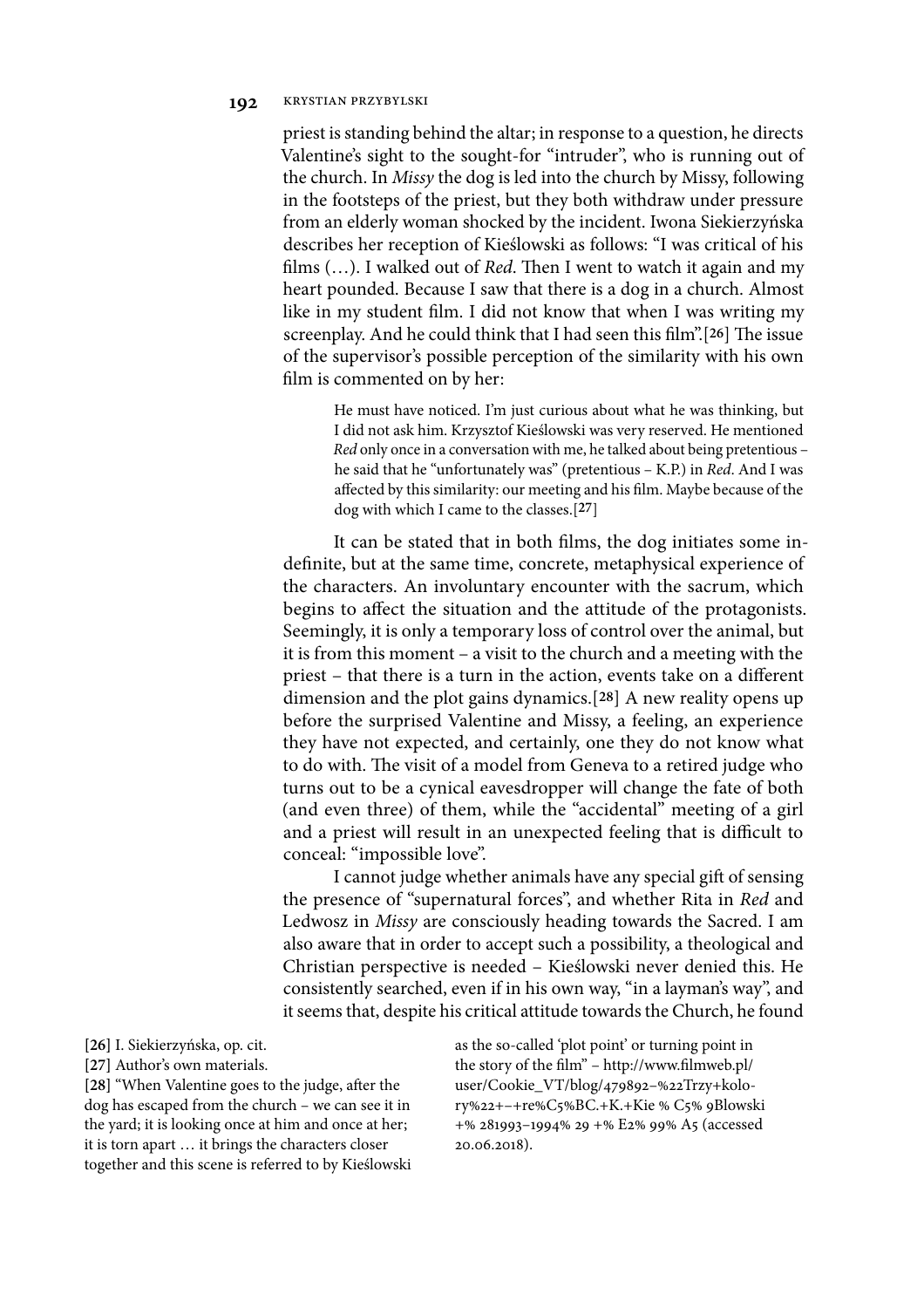something.[**29**] Religious issues must have also intrigued Iwona Siekierzyńska, since in the document *Encounter* (*Spotkanie,* 1999) she tried to answer the question "how meetings with Pope John Paul II during his pilgrimage in 1997 changed Polish youth, and she allowed each of those asked to tell their history".[**30**] It is also a fact that the sacral and spiritual themes present in *Missy*, which cannot be omitted in an analysis, justify this dimension of the interpretation. Apart from the clergyman with whom the young Missy falls in love, in my opinion, it is easy to disregard an extremely important element of the story: the circumstances of the priest's meeting with the girl. This takes place, as we have already mentioned, during an intimate spiritual event: while giving the sacrament of the anointing of the sick.[**31**]

As the Jesuit Stanisław Biel reminds us:

the sacrament of the sick is a rite of passage. It allows for a crossing in borderline situations: from illness to healing, from death to eternal life. Borderline situations relate to the experience of pain and suffering and are usually accompanied by fright, anxiety and even fear and unpleasant feelings of helplessness, loneliness, misunderstanding, rejection. […] In such situations, when all human forces and possibilities of medicine fail, there is the grace of meeting Jesus the Healer. Jesus in the sacrament of the sick heals above all the spirit and the psyche.[**32**]

From the author's statement, we know that initially the priest "was not planned", but since he appeared, it entails certain associations. We no longer have to deal only with the "earthly order" –an unfulfilled love – but somehow the "the order of grace" comes into play, the birth of something spiritual. Such meaning can be attributed to the student film by the sacrament of the anointing of the sick that is given by the priest. Because of the dog, the girl becomes a witness, but also to some extent a participant in the sacrament, which is a rite of passage: from illness to healing, from death to life.[**33**] Here it takes on additional meaning; it becomes a moment of transition from childhood to maturity, from innocence to love. The child enters the adult world, a universe that requires re-evaluation, in which now and then a person – sometimes for themselves or sometimes for someone else – becomes like God.[**34**]

In this difficult journey through the world of adults, it is good to have a trustworthy companion at the start. Probably there is more

[29] In the aforementioned film by Wierzbicki, Kieślowski reveals the metaphysical dimension of his life admitting that he has a good relationship with God, talks to him, often asks him for something – "sometimes he receives, and sometimes not". **[30]** J. Wakar, op. cit.

**[31]** Other well-known terms: the sacrament of the sick, the anointing of the sick, the last anointing (the most misleading, because it is a sacrament not only for the sick and dying, and certainly can be given to the same person several times).

**[32]** S. Biel, *Ksi*ą*dz z* "*namaszczeniem*" *– pewna*  ś*mier*ć? – https://www.deon.pl/religia/duchowosc–i– wiara/zycie–i–wiara/art,1608,ksiadz–z–namaszczeniem–pewna–smierc.html (accessed 20.06.2018). **[33]** It is worth recalling a dog, completely unexpectedly running through the frame of the take of the car accident with tragic consequences in *Three colours: Blue* (*Trois couleurs: Bleu*, 1993) by Kieślowski. **[34]** In one of the scenes, while sitting in a bathtub and preparing for a confession of love, Missy says: "The priest is more important than the mother, than the father, than the dog… and God".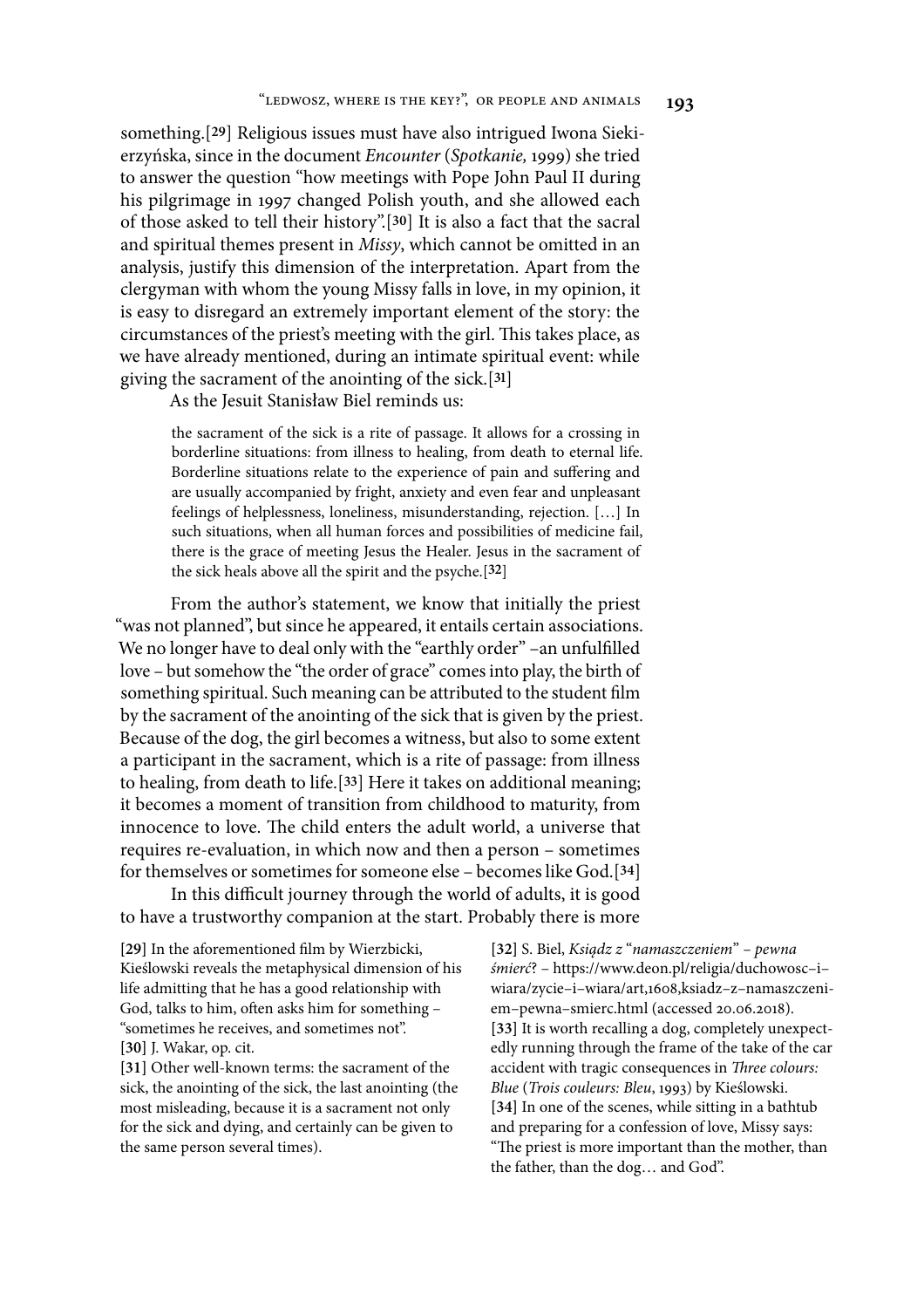of a poetics than strict scholasticism here, but one would like to say about the mysterious activity of "unruly" grace – seemingly intended for someone else but resting on someone who is not physically ill but needs help and has a ready heart for it. This person, even without realizing it, expects support while facing a difficult experience and challenge.

A sensitive anointing with holy oil deprives death of its cruelty. There is something tender, feminine and maternal about it. While accepting the sacrament of the anointing of the sick, we meet Jesus as the Father and the Mother, who supports us with his male strength, and at the same time takes us in the motherly arms. Meeting with Him gives us the certainty that when we move from earth to heaven, we will feel the motherly love with which God embraces us (A. Grün).[**35**]

This is where the resemblances between *Red* and *Missy* seem to run out, as the two stories continue in different directions. The story of Valentine clearly ends happily in "stormy" (the word being meaningful here[**36**]) circumstances: the young woman faces the man she has been passing by up to this moment without noticing him. We are convinced that two "right" people find each other, love is possible, and the tear of emotion on the judge's cheek and his smile also heralds his happiness. In the case of Missy, we no longer have the comfort of such a statement: struggling with shyness, perseveringly looking for an opportunity to meet with the priest, she finally gets her (last?) chance. However, the circumstances of the conversation, deprived of any intimacy (which in the case of the clergyman is understandable) and the chance of maintaining discretion, as well as the constant rush of the priest, deprive Missy of the opportunity to express the truth. They make the confession of their "impossible love" an impossible thing. And although there are no grounds to claim that another meeting will not happen (both say goodbye and express the hope that they will return to the conversation another time), we remain convinced that this feeling has become the sole secret of the young girl. We are led to this conclusion by the last scene in which the story of Missy, now about a thirty-year-old woman, closes with the framing device. She is again sitting in a bathtub in reverie, but at another time, in a different place.

It must be admitted here that the bathtub became an unusual prop in Siekierzyńska's 7lm: it is a "time machine" that carries us to the finale from the time of the young to the adult Missy. The bathroom is different, more modern, brighter, but the young woman's hunched back and the dripping water are still unchanged.

I invented the bath later – says Siekierzyńska. I understood that it is also a film about stories which drag behind us, from which we cannot free ourselves. The protagonist is an adult, she has a decent, well-looking house, but inside she is still a girl.[**37**]

**[35]** S. Biel, op. cit.

[36] The ferry on which Valentine and Auguste are travelling crashes as the result of a storm, and they both meet during the rescue operation.

**[37]** "Nitka [rozmowa K. Bielas z I. Siekierzyńską]", op. cit.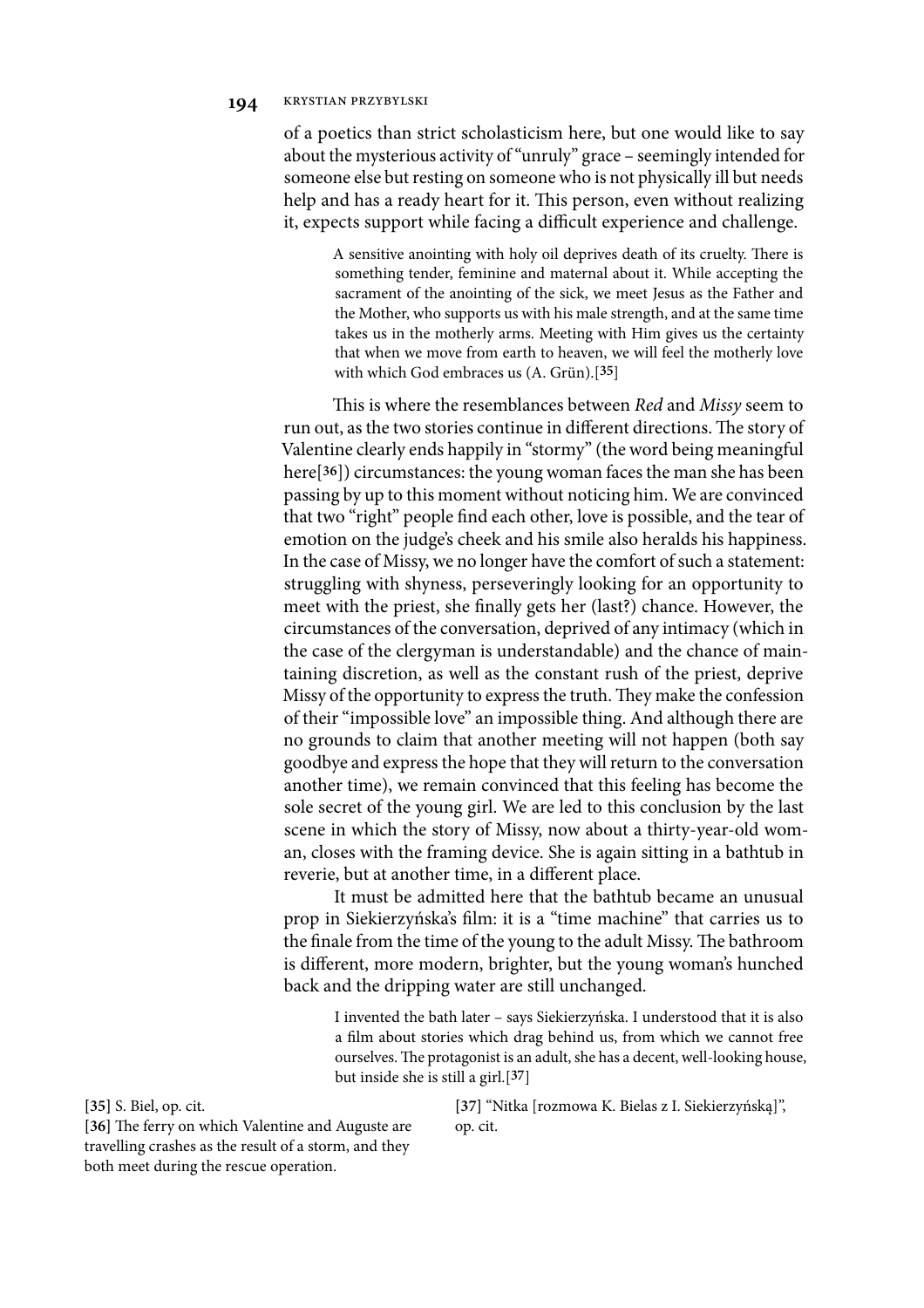There is also a more mundane function of this bathroom furniture: "I grew up in a small apartment," says the director, "and the bathroom was the only place where you could hide from other household members".[**38**] Just like that.

But does all this mean that the story ends badly? Although the film does not seem to have an apparent optimistic overtone, in the finale the adult lady is a beautiful woman, living in prosperous conditions (a slow panoramic shot across an attractive looking flat), so one can assume that her life has gone "normally", successfully. We can see children's toys scattered on the floor, but we cannot not see a trace of trauma here. Despite everything, in this "normality", the heroine is not free from what happened in her childhood; it surely keeps coming back. The woman is still sitting in a bathtub, but the attempt made years ago is priceless capital that reminds (us and probably her, too) about courage and maturity. About the fact that, although perhaps involuntarily wounded, the heroine survived this experience. And therefore, she is so close to us.

My Missy (…) is alone, and she shows her feelings to a dog – says Siekierzyńska. When the first chance to reveal herself appears, she places her feelings completely blindly. Missy is in a dead-end situation: either these feelings will get outside and she will be held up to ridicule or she will hide them, but then, out of love, she will fall ill with anorexia, heart problems, or she will start taking drugs. She will never know who she is. In this respect, my 7lm is optimistic – Missy takes the risk of revealing her feelings.[**39**]

I support this view, and in my opinion this is strengthened by the unobtrusive presence (accidental or not) of a mystery – one deeply immersed in ordinariness – in everyday life. After a long journey to the mysterious "land on the other side of the rainbow", Dorothy joyfully announces to Toto: "But anyway, Toto, we're home". In Missy's house, the walls of the bathroom change in the end from black to bright, but there is no Ledwosz anymore.

To a question addressed years later to Iwona Siekierzyńska: "Have you got over Kieślowski's 'double message', over the loss of professional motivation?", the director replied:

> Only when I was 7lming *My Roast Chickens* (*Moje pieczone kurczaki,* 2002) [40] did a flash, a thought come: "If you have a knack for making films, do not resist it, just give it to people. Everyone has stories to tell, but not everyone can tell them to the world. Appreciate it".[**41**]

**[38]** Author's own materials.

**[39]** "Nitka [rozmowa K. Bielas z I. Siekierzyńską]", op. cit.

[40] *My Roast Chickens* – a film made by Iwona Siekierzyńska seven years after Missy, after the director's return to Poland from a longer stay in Canada. **[41]** "Nitka [rozmowa K. Bielas z I. Siekierzyńską]", op. cit.